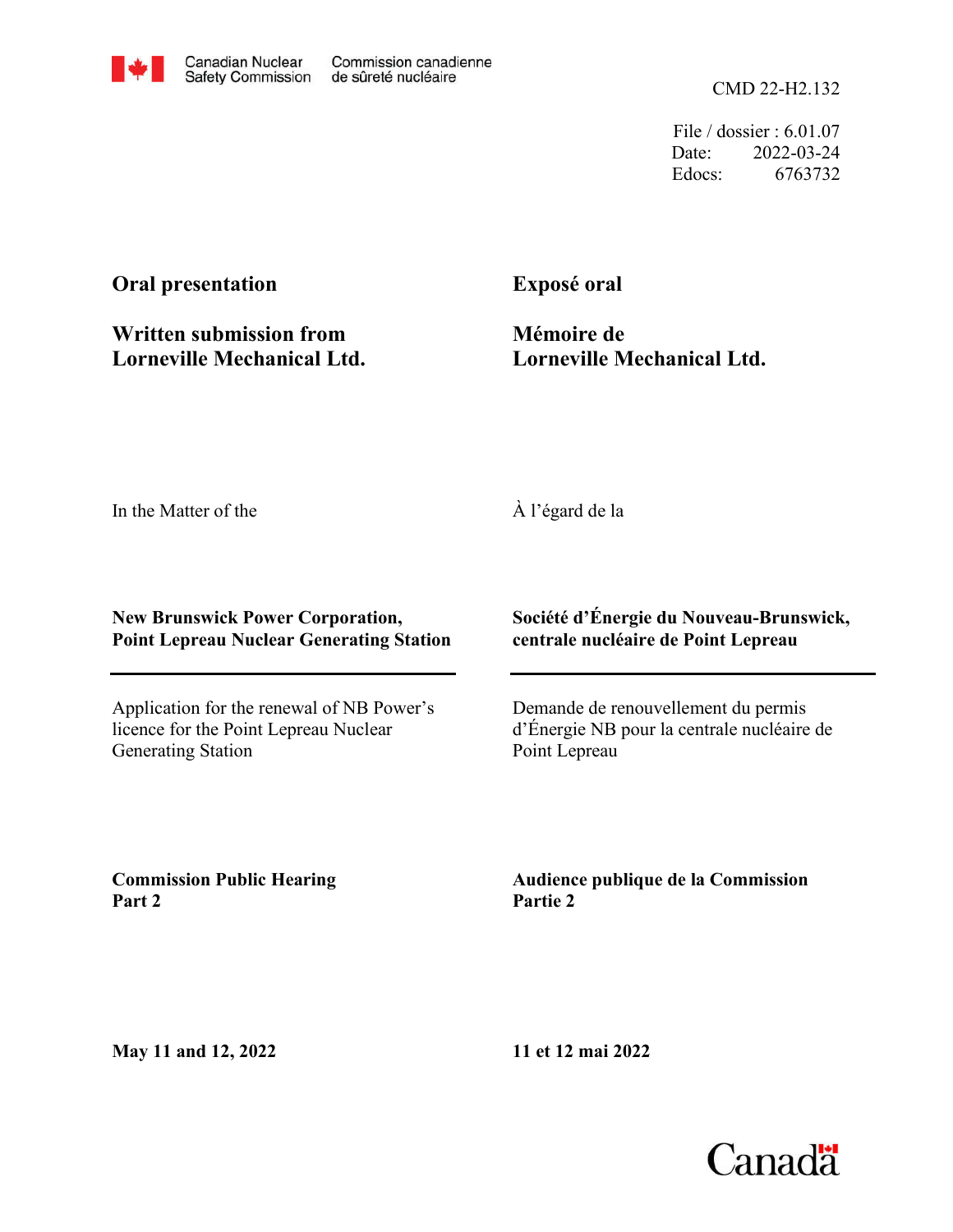

March 23, 2022

Senior Tribunal Officer, Secretariat Canadian Nuclear Safety Commission 280 Slater Street, P.O. Box 1046, Station B, Ottawa, ON K1P 5S9

Senior Tribunal Officer (Sir/Madam) Email: interventions@cnsc-ccsn.gc.ca

Re: New Brunswick Power Point Lepreau Nuclear Generating Station Power Reactor Operating License Renewal

My name is Styve Dumouchel, I am the President of Lorneville Mechanical Contractors (Lorneville) and I would like to intervene in person at the Canadian Nuclear Safety Commission hearing on May 11-12, for the New Brunswick Power Point Lepreau Nuclear Generating Station Power Reactor Operating License Renewal.

Lorneville is a National provider of mechanical construction and maintenance services to various industries. We have been in operations for over four decades, since 1977, and our head office is located in the Lorneville Industrial Park in Saint John, NB. We currently employ a staff composed of Professionals and Technicians numbered at 180 people. We have satellite offices in Ontario, Alberta. In addition to our own staff, we employ project tradespeople, averaging 400 per year, with numbers reaching in excess of 1,300 people during peak times. At our peak, we employ a wide variety of employment disciplines - Engineers, Accountants, Quality Control Technicians, Boilermakers, Pipefitters, Carpenters, Millwrights, Labourers, etc.

We have had the pleasure of working, as a contractor, with the employees of the Point Lepreau Nuclear Generating Station (PLNGS) for over 40 years, during which time we supported the station refurbishment and in post-refurbishment maintenance projects. We currently hold a two-year contract with PLNGS to provide maintenance support for the plant.

Outline of Topics to be Discussed during Oral Intervention:

- LORNEVILLE has great appreciation for NB Power's strong safety record and we share and participate in this journey. At LORNEVILLE, we believe safety is a value and cultural choice and PLNGS's commitment aligns with this culture as a valued client. As a partner, PLNGS has helped us become a leader in safety performance which has provided us with the opportunity to expand into other geographic areas and industries, such as supporting Bruce Power. This strong safety culture and